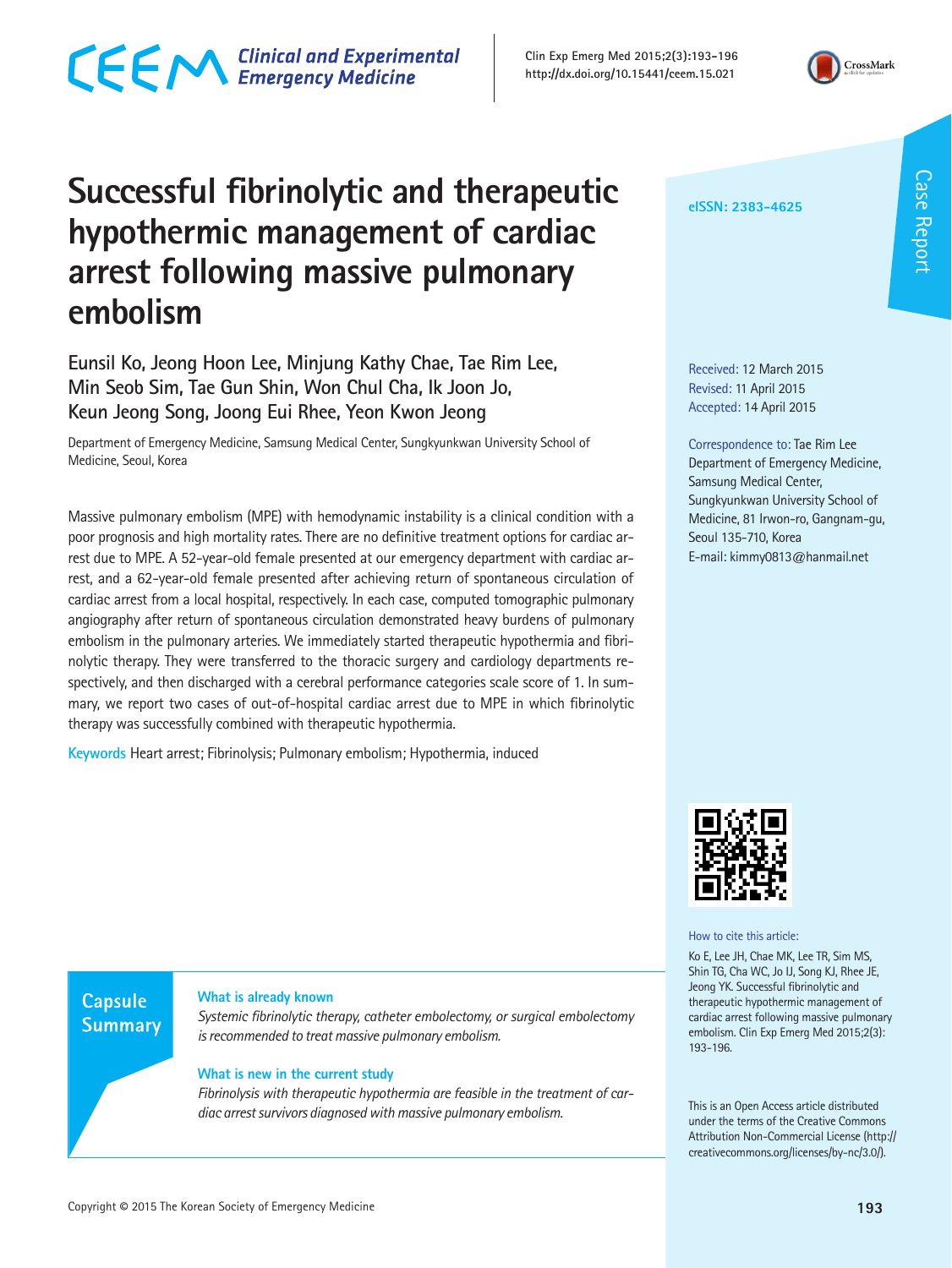# **CEEM**

#### **INTRODUCTION**

Pulmonary thromboembolism (PTE) is a relatively rare cause of cardiac arrest.<sup>1</sup> Even when return of spontaneous circulation (ROSC) is achieved, mortality related to cardiac arrest due to PTE is high.<sup>2</sup> In the 2010 American Heart Association and the European Resuscitation Council guidelines, there are no definitive treatment options for cardiac arrest due to PTE.<sup>3,4</sup> Although surgical embolectomy is considered the most effective method to treat PTE, emergency surgery after PTE-related cardiac arrest is associated with high mortality.<sup>5</sup> We report two successfully resuscitated cases of cardiac arrest due to massive PTE by using recombinant tissuetype plasminogen activator (rTPA) and therapeutic hypothermia. We present these cases with a literature review.

#### **CASE REPORTS**

#### **Case 1**

A 52-year-old female was transferred to our emergency department (ED) from a local orthopedic clinic, presenting with cardiac arrest. She previously had a right ankle fracture and lumbar vertebral compression fracture due to a traffic accident seven days prior to cardiac arrest. She was found unconscious with a pulse in the bathroom of a local clinic after complaining of chest discomfort and dyspnea. On arrival in the ED, her initial rhythm was pulseless electrical activity. The estimated no-flow time and lowflow time were unknown and three minutes, respectively. After achieving ROSC, blood pressure (BP) was 49/35 mmHg and heart rate was 135 bpm. Her mental status was comatose with fully dilated pupils. However, there were sluggish light reflexes, corneal reflexes and spontaneous respirations. After using norepinephrine (120 μg/min) and dopamine (30 μg/kg/min), BP was stabilized at 129/93 mmHg. Oxygen saturation was 100% with ventilation with 60% FiO<sub>2</sub>. Computed tomographic pulmonary angiography showed heavy burden of pulmonary embolism in the bilateral pulmonary arteries and branches (Fig. 1A, B). On echocardiography, a D-shaped left ventricle was observed during systole and diastole. Within two hours of arrival at the ED, she was admitted to the ED intensive care unit, and we started therapeutic hypothermia using a commercial temperature regulation system (Arctic Sun Temperature Management System; Medivance, Louisville, CO, USA) with our hospital protocol (rapid cooling to 33°C, 24 hour maintenance, and 0.15°C/hr rewarming to 36.5°C). Midazolam and fentanyl were used for sedation during therapeutic hypothermia. We also administrated 100 mg of rTPA over two hours, with a loading dose of 60 unit/kg followed by a continuous intravenous infusion of unfractionated heparin (12 unit/kg/hr). While



**Fig. 1.** Computed tomographic pulmonary angiographic images of case 1. The initial angiography showed thrombi in the right main distal pulmonary artery (A) and the left pulmonary arteries (B). (C) Follow-up angiography showed regression of thrombi in the right main distal pulmonary artery.

conducting therapeutic hypothermia, no bleeding complications were observed. On her third hospitalized day (HD3), she was able to follow simple commands and vital signs were stable without inotropes. The follow-up computed tomographic angiography at HD3 showed that the burden of pulmonary embolism remained in the right main pulmonary artery (Fig. 1C). Right ventricular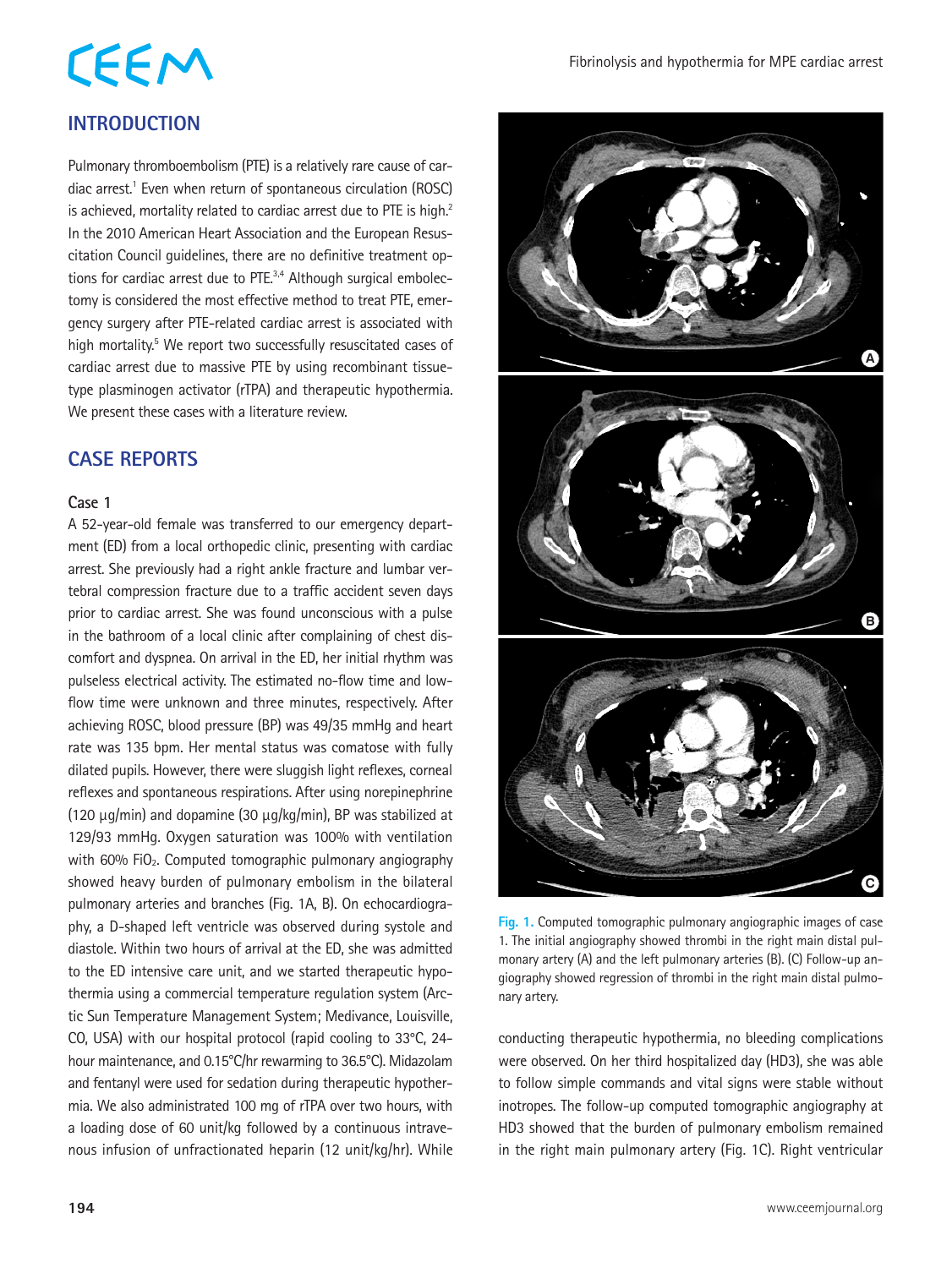#### Eunsil Ko, et al.

systolic pressure, estimated by the maximum velocity of tricuspid regurgitation and right atrium pressure, was normalized (from >58 to 24.1 mmHg) on echocardiography. She was transferred to the thoracic surgery department to undergo a pulmonary artery embolectomy. At HD28, she was discharged with a cerebral performance categories scale score of 1, without neurological deficits.

#### **Case 2**

A 62-year-old female was transferred to our ED from a local tertiary hospital after achieving ROSC after cardiac arrest. She had had a radical hysterectomy and bilateral salpingo-oophorectomy due to cervical cancer 20 days prior to the cardiac arrest. Her collapse was witnessed, and her initial heart rhythm was ventricular fibrillation. She achieved ROSC after 50 minutes of advanced life support. When she arrived in our ED four hours after cardiac arrest, her BP and heart rate were 129/66 mmHg and 120 bpm with norepinephrine (20 μg/min), but she was comatose. Her light reflex, corneal reflex, and spontaneous respirations were intact. Computed tomographic pulmonary angiography showed bilateral pulmonary artery thromboembolism (Fig. 2A), with a D-shaped left ventricle during systole and diastole visible on echocardiography. After admission to the ED intensive care unit within two hours of arrival, we started therapeutic hypothermia using a conventional method (a commercial cold blanket, as well as 4°C cold saline bladder irrigation or traditional ice packs placed on the patient's groin, armpits, and neck and head) as per our hospital protocol. Midazolam and fentanyl were used for sedation during therapeutic hypothermia. We administered 100 mg of rTPA over two hours, with a loading dose of 60 unit/kg followed by a continuous intravenous infusion of unfractionated heparin (12 unit/kg/hr). At two hours after administration of rTPA, massive bleeding was observed via Nasogastric (NG)-tube. We started transfusion and consulted for endoscopy. The endoscopy showed a gastric ulcer with bleeding at the stomach fundus. The bleeding was stabilized after one day with conservative treatment. At HD5, her mental status was recovered to nearly alert. Follow-up computed tomographic angiography showed minimal residual pulmonary emboli (Fig. 2B, C). Right ventricular systolic pressure was normalized (from 41.72 to 29 mmHg) on echocardiography. At HD7, she was extubated and transferred to the cardiology department for an inferior vena cava filter insertion. At HD27, she was discharged with a cerebral performance categories scale score of 1.

#### **DISCUSSION**

Massive pulmonary embolism (MPE) with hemodynamic instability is a clinical condition with a poor prognosis and a mortality

### **CEEM**



**Fig. 2.** Computed tomographic pulmonary angiographic images of case 2. (A) The initial angiography showed thrombi in the pulmonary arteries. (B,C) Follow-up angiography showed minimal residual thrombi in the pulmonary arteries.

rate greater than 50%.<sup>6</sup> Current guidelines recommend aggressive treatment with systemic fibrinolytic therapy, catheter embolectomy, or surgical embolectomy, depending on the local situation.3,4 Fibrinolytic therapy remains the most commonly used treatment in hypotensive patients presenting with a MPE in the ED. Catheter embolectomy or surgical embolectomy can be used as an alternative MPE treatment method when fibrinolytic treatment